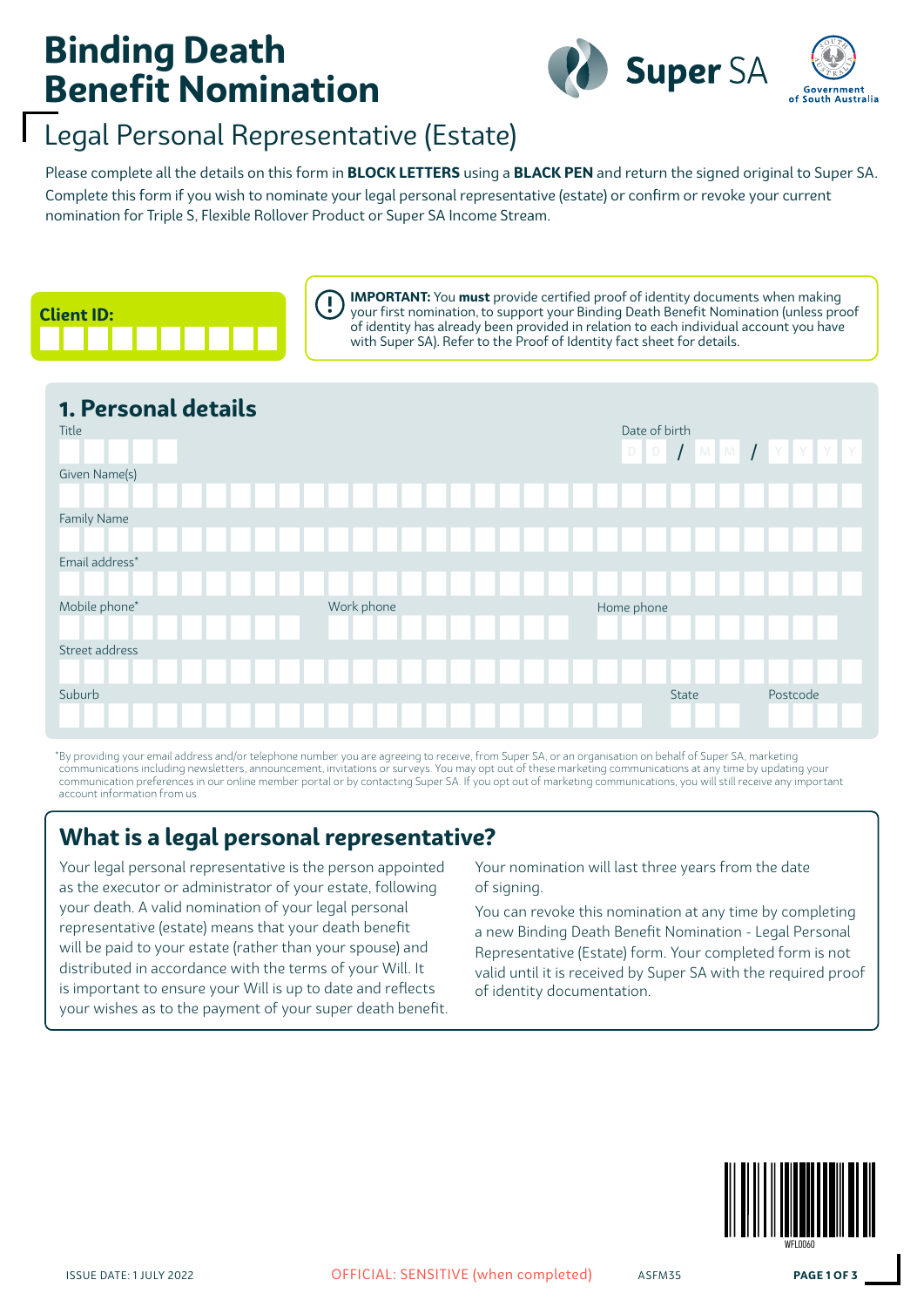# **Binding Death Benefit Nomination**



# Legal Personal Representative (Estate)

Please complete all the details on this form in **BLOCK LETTERS** using a **BLACK PEN** and return the signed original to Super SA.

| 2. Nomination type<br>Tick the box below that applies to you:<br>I am making a new nomination. |           | I am revoking an existing nomination. <sup>1</sup>                                                    |                           | I am extending (confirming) my nomination for a further 3 years!                                                                                                                                                                  |
|------------------------------------------------------------------------------------------------|-----------|-------------------------------------------------------------------------------------------------------|---------------------------|-----------------------------------------------------------------------------------------------------------------------------------------------------------------------------------------------------------------------------------|
|                                                                                                |           | You do not need to complete the witness declaration on page 2. Go to the member declaration and sign. |                           |                                                                                                                                                                                                                                   |
| 3. Account                                                                                     |           | If you have more than one account, please list each account number.                                   |                           | Select the schemes/products below that you have and list the account(s) for which you wish to nominate your legal personal representative.                                                                                        |
|                                                                                                | Client ID |                                                                                                       |                           | Investor number                                                                                                                                                                                                                   |
| Triple S                                                                                       |           |                                                                                                       | Flexible Rollover Product |                                                                                                                                                                                                                                   |
| Super SA Select                                                                                | Client ID |                                                                                                       | Super SA Income Stream    | Investor number                                                                                                                                                                                                                   |
|                                                                                                |           |                                                                                                       |                           | If you are a Super SA Income Stream investor, your pension will be paid to your nominated reversionary beneficiary on death, if one exists. You can also<br>choose to nominate a legal personal representative, however this will |

### **4. Checklist**

Ţ

Use the list below to make sure you have completed the form correctly and to ensure that your nomination is processed as soon as possible.

I have read, understood and signed the member declaration.

The witnesses have signed and dated this form on the same day as me.

I am submitting an original copy (faxed or emailed copies cannot be accepted). I have included certified proof of identity

documents *(required for first nomination only)*.

The witnesses are over the age of 18 and have not been nominated as my legal personal representative.

**IMPORTANT:** Please return the original signed form to Super SA. We cannot accept faxed or emailed forms. • by mail: Super SA, GPO Box 48, Adelaide, SA 5001 • in person: Member Centre, 151 Pirie Street, Adelaide SA 5000